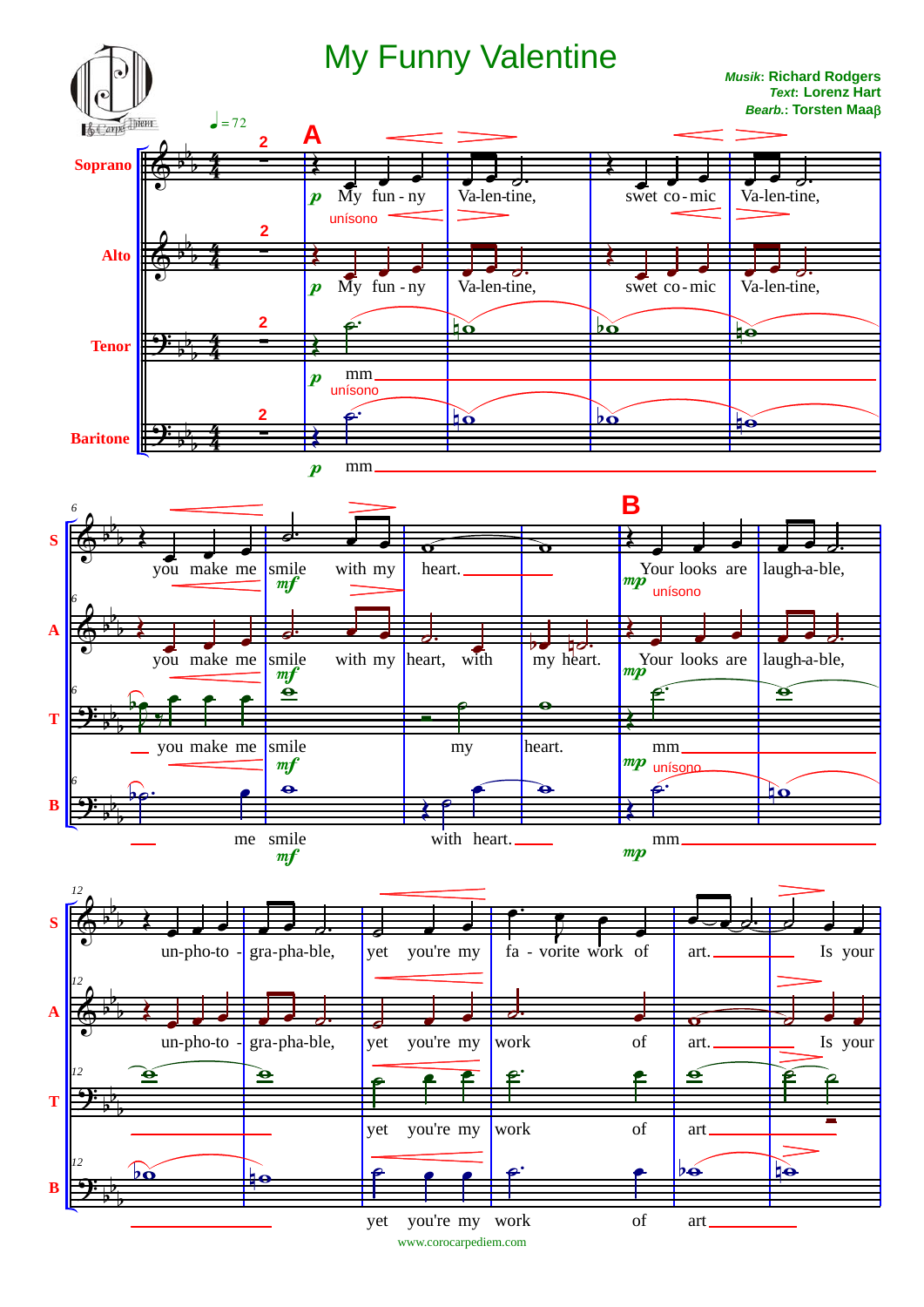## MY FUNNY VALENTINE





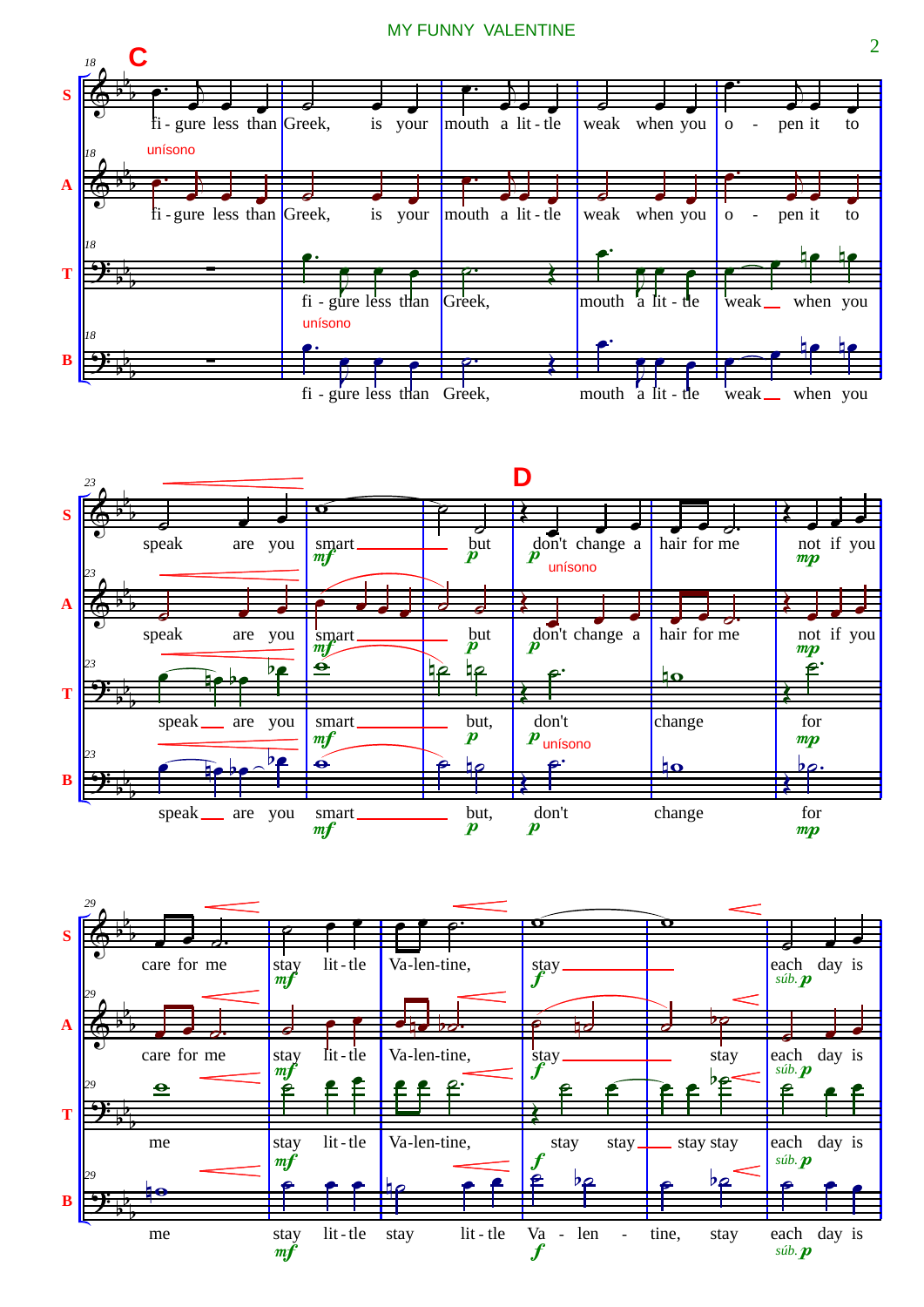MY FUNNY VALENTINE